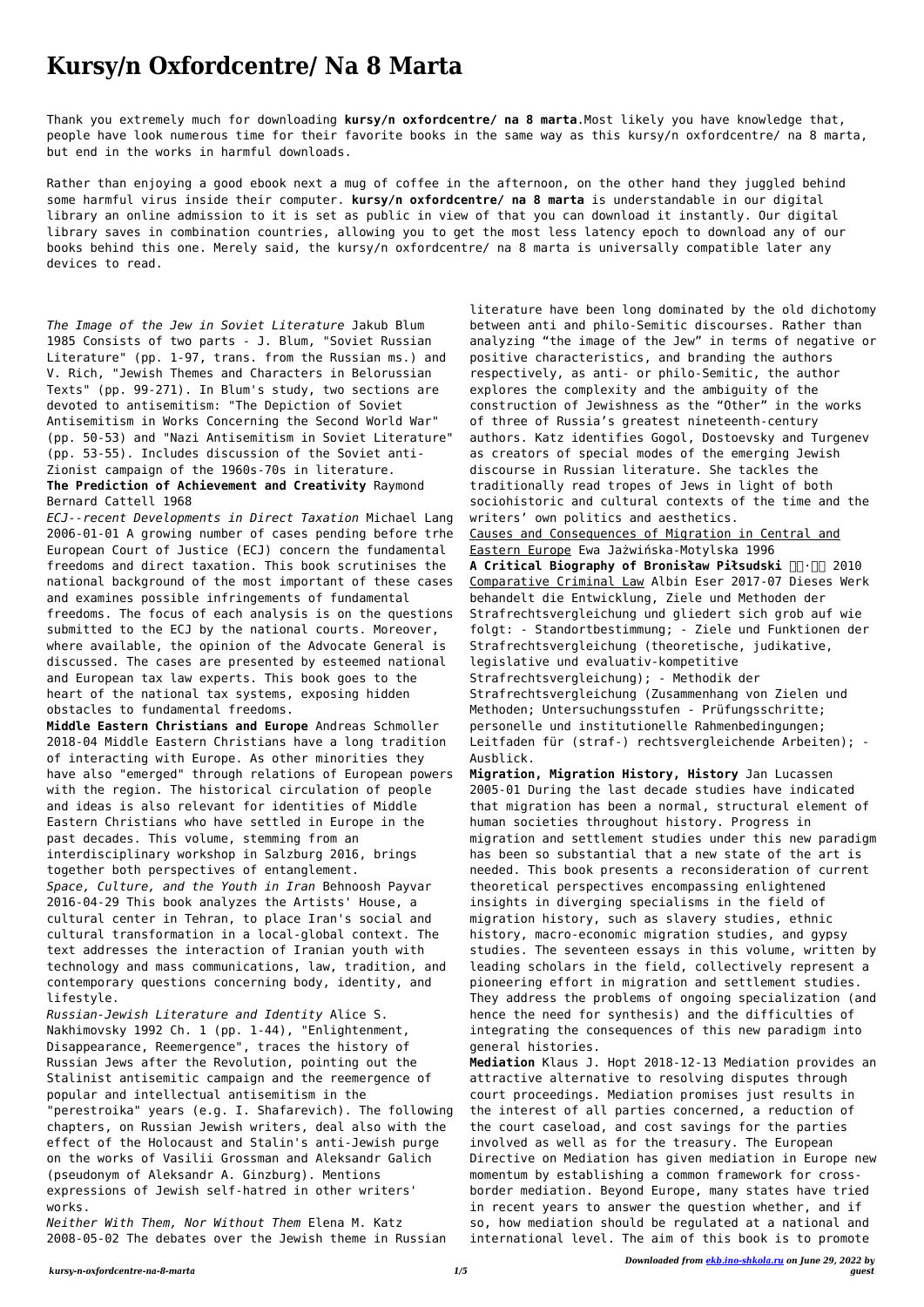the understanding and discussion of regulatory issues by presenting comparative research on mediation. It describes and analyses the law and practice of mediation in twenty-two countries. Europe is represented by chapters on mediation in Austria, Bulgaria, England, France, Germany, Greece, Hungary, Ireland, Italy, the Netherlands, Norway, Poland, Portugal and Spain. The world beyond Europe is analysed in chapters on mediation in Australia, Canada, China, Japan, New Zealand, Russia, Switzerland and the USA. Against this background, further chapters on fundamental issues identify possible regulatory models and discuss central principles of mediation law and practice. In particular, the work considers harmonisation and diversity in the law of mediation as well as the economic and constitutional problems associated with privatising civil justice. To the extent available, empirical research is used as a point of reference in the critical analysis. **Attachment Theory** Susan Goldberg 2013-04-15 At a historic conference in Toronto in October 1993, developmental researchers and clinicians came together for the first time to explore the implications of current knowledge of attachment. This volume is the outcome of their labors. It offers innovative approaches to the understanding of such diverse clinical topics as child abuse, borderline personality disorder, dissociation, adolescent suicide, treatment responsiveness, false memory, narrative competence, and the intergenerational transmission of trauma. *Florian Znaniecki's Sociological Theory and the Challenges of 21st Century* Elżbieta Hałas 2000 The volume includes texts by sociologists from the USA, Great Britain, Germany, Italy, Australia and Poland, all of whom deemed Florian Znaniecki's ideas worth discussing in the context of the condition of contemporary sociology and society at the turning point of this era. Znaniecki (1882-1958), an eminent Polish and American sociologist and philosopher of culture, conducted research into the possibility of developing social solidarity on a global scale. Znaniecki pioneered new ideas in the field of the sociology of nation and in the theory of the global society. The main issue for Znaniecki was the possibility of creating inter-cultural communication leading to a peaceful order. All texts present creative pursuit of his ideas. They bring into focus the theoretical and practical challenges offered both to the departing and to the new generation entering life now, at the dawn of the twenty-first century. **Beyond the Pale** Benjamin Nathans 2002 A surprising number of Jews lived, literally and figuratively, 'beyond the Pale' of Jewish Settlement in tsarist Russia during the half-century before the Revolution of 1917. This text reinterprets the history of the Russian-Jewish encounter, using long-closed Russian archives and other sources.

Seeing the Insane Sander L. Gilman 1982 Seeing the Insane is a richly detailed cultural history of madness and art in the Western world, showing how the portrayal of stereotypes has both reflected and shaped the perception and treatment of the mentally disturbed. Antisemitism in the North Jonathan Adams 2019-12-02 Is research on antisemitism even necessary in countries with a relatively small Jewish population? Absolutely, as this volume shows. Compared to other countries, research on antisemitism in the Nordic countries (Denmark, the Faroe Islands, Finland, Greenland, Iceland, Norway, and Sweden) is marginalized at an institutional and staffing level, especially as far as antisemitism beyond German fascism, the Second World War, and the Holocaust is concerned. Furthermore, compared to scholarship on other prejudices and minority groups, issues concerning Jews and anti-Jewish stereotypes remain relatively underresearched in Scandinavia – even though antisemitic stereotypes have been present and flourishing in the North ever since the

arrival of Christianity, and long before the arrival of the first Jewish communities. This volume aims to help bring the study of antisemitism to the fore, from the medieval period to the present day. Contributors from all the Nordic countries describe the status of as well as the challenges and desiderata for the study of antisemitism in their respective countries. **Unheroic Conduct** Daniel Boyarin 1997-06-13 In a book that will both enlighten and provoke, Daniel Boyarin offers an alternative to the prevailing Euroamerican warrior/patriarch model of masculinity and recovers the Jewish ideal of the gentle, receptive male. The Western notion of the aggressive, sexually dominant male and the passive female reaches back through Freud to Roman times, but as Boyarin makes clear, such gender roles are not universal. Analyzing ancient and modern texts, he reveals early rabbis—studious, family-oriented—as exemplars of manhood and the prime objects of female desire in traditional Jewish society. Challenging those who view the "feminized Jew" as a pathological product of the Diaspora or a figment of anti-Semitic imagination, Boyarin argues that the Diaspora produced valuable alternatives to the dominant cultures' overriding gender norms. He finds the origins of the rabbinic model of masculinity in the Talmud, and though unrelentingly critical of rabbinic society's oppressive aspects, he shows how it could provide greater happiness for women than the passive gentility required by bourgeois European standards. Boyarin also analyzes the self-transformation of three iconic Viennese modern Jews: Sigmund Freud, the father of psychoanalysis; Theodor Herzl, the founder of Zionism; and Bertha Pappenheim (Anna O.), the first psychoanalytic patient and founder of Jewish feminism in Germany. Pappenheim is Boyarin's hero: it is she who provides him with a model for a militant feminist, anti-homophobic transformation of Orthodox Jewish society today. Like his groundbreaking Carnal Israel, this book is talmudic scholarship in a whole new light, with a vitality that will command attention from readers in feminist studies, history of sexuality, Jewish culture, and the history of psychoanalysis.

**The Artless Jew** Kalman P. Bland 2001-07-02 Conventional wisdom holds that Judaism is indifferent or even suspiciously hostile to the visual arts due to the Second Commandment's prohibition on creating "graven images," the dictates of monotheism, and historical happenstance. This intellectual history of medieval and modern Jewish attitudes toward art and representation overturns the modern assumption of Jewish iconophobia that denies to Jewish culture a visual dimension. Kalman Bland synthesizes evidence from medieval Jewish philosophy, mysticism, poetry, biblical commentaries, travelogues, and law, concluding that premodern Jewish intellectuals held a positive, liberal understanding of the Second Commandment and did, in fact, articulate a certain Jewish aesthetic. He draws on this insight to consider modern ideas of Jewish art, revealing how they are inextricably linked to diverse notions about modern Jewish identity that are themselves entwined with arguments over Zionism, integration, and anti-Semitism. Through its use of the past to illuminate the present and its analysis of how the present informs our readings of the past, this book establishes a new assessment of Jewish aesthetic theory rooted in historical analysis. Authoritative and original in its identification of authentic Jewish traditions of painting, sculpture, and architecture, this volume will ripple the waters of several disciplines, including Jewish studies, art history, medieval and modern history, and philosophy. The Myth of the Jewish Race Raphael Patai 1989 In this carefully researched analysis, Raphael and Jennifer Patai begin by defining race. They then develop the idea of the existence of "races" through history. In rich and fascinating detail, the authors consider the effects of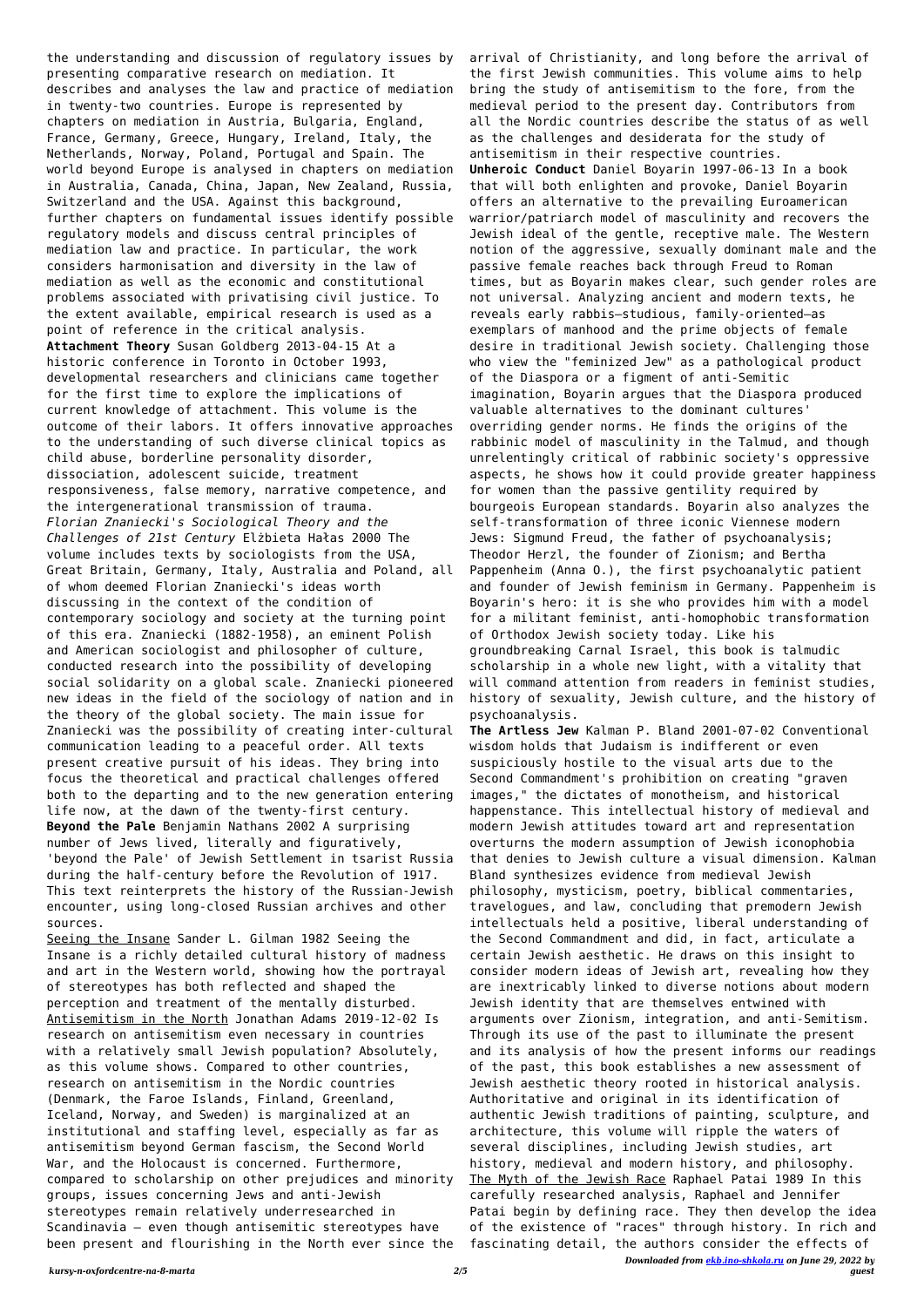*Downloaded from [ekb.ino-shkola.ru](http://ekb.ino-shkola.ru) on June 29, 2022 by guest*

intermarriage, interbreeding, proselytism, slavery, and concubinage on the Jewish population from Biblical times to the present. New material explores the psychological aspects of the Jewish race issue, the Jewish psyche, and the consequences of the 1975 United Nations resolution equating Zionism with racism. A revised and updated scientific section on the measurable genetic, morphological, and behavioral differences between Jews and non-Jews supports the conclusion that the idea of a "Jewish race" is, indeed, a myth.

*A Continent Moving West?* Richard Black 2010 Dit boek beschrijft de toename van migratie uit Oost-europese landen in de periode van 2004-2007, na toetreding tot de EU. Het bevat nieuwe empirische 'casestudies' van migratiepatronen, zowel gebaseerd op veldwerk als op de analyse van bestaande statistieken.

**Family Justice Review** Family Justice Review 2011-11-28 The Family Justice Review examines the effectiveness of the family justice system and the outcomes it delivers. The review covers both public and private law cases; explores if better use can be made of mediation and how best to support contact between children and nonresident parents or grandparents; examines the processes (but not the law) involved in granting divorces and awarding ancillary relief, and looks at how the different parts of the family justice system are organised and managed. The review is aiming to produce a system which allows families to reach easy, simple and efficient agreements which are in the best interests of children whilst protecting children and vulnerable adults from risk of harm. The agencies and professionals directly involved in the family justice system are all in scope for the Review. This final report takes into account views expressed during the consultation on the interim report and the call for evidence. It makes a number of recommendations to improve public and private law and looks at how the agencies within the family justice system could work together more effectively to improve the experience for children and families **Attachment Issues in Psychopathology and Intervention** Leslie Atkinson 2003-12-08 To be a human being (or indeed to be a primate) is to be attached to other fellow beings in relationships, from infancy on. This book examines what happens when the mechanisms of early attachment go awry, when caregiver and child do not form a relationship in which the child finds security in times of uncertainty and stress. Although John Bowlby, a psychiatrist and psychoanalyst, originally formulated attachment theory for the express purpose of understanding psychopathology across the life span, the concept of attachment was first adopted by psychologists studying typical development. In recent years, clinicians have rediscovered the potential of attachment theory to help them understand psychological/psychiatric disturbance, a potential that has now been amplified by decades of research on typical development. Attachment Issues in Psychopathology and Intervention is the first book to offer a comprehensive overview of the implications of current attachment research and theory for conceptualizing psychopathology and planning effective intervention efforts. It usefully integrates attachment considerations into other frameworks within which psychopathology has been described and points new directions for investigation. The contributors, who include some of the major architects of attachment theory, link what we have learned about attachment to difficulties across the life span, such as failure to thrive, social withdrawal, aggression, anxiety, depression, bipolar disorder, dissociation, trauma, schizo-affective disorder, narcissistic personality disorder, eating disorders, and comorbid disorders. While all chapters are illuminated by rich case examples and discuss intervention at length, half focus solely on interventions informed by attachment theory, such as toddler-parent psychotherapy and emotionally focused

couples therapy. Mental health professionals and researchers alike will find much in this book to stimulate and facilitate effective new approaches to their work.

*Rebuilding Community Connections - Mediation and Restorative Justice in Europe* Ivo Aertsen 2004-01-01 Rebuilding community connections outlines the main features of restorative justice, including different models and research findings, and proposes guidelines for setting up programmes. It also identifies problems and ways of dealing with them. This guide provides essential information for those planning to introduce restorative justice, in particular countries in central and eastern Europe. For countries that have already done so, it offers an opportunity to review practice in the light of experience and research elsewhere. -- Council of Europe.

*Circulation in Third World Countries* R Mansell Prothero 2012-06-25 Circulation is common in Third World countries and involves reciprocal flows of people, goods and ideas. The essays in this volume, first published in1985, discuss concepts associated with circulation in its various forms, and they present empirical evidence based on field work from holistic, ecological, social, and economic points of view. Contributions from Latin America, the Caribbean, Africa, Asia and the Pacific come from an international group of authors representing a variety of disciplines in the social sciences. All who are concerned with social and economic development need to recognise the importance of circulation at all levels of society and polity.

*Economy of Pompeii* Andrew Wilson 2016-12-22 This volume presents fourteen papers by Roman archaeologists and historians discussing approaches to the economic history of Pompeii, and the role of the Pompeian evidence in debates about the Roman economy. Four themes are discussed. The first of these is the position of Pompeii and its agricultural environment, discussing the productivity and specialization of agriculture in the Vesuvian region, and the degree to which we can explain Pompeii's size and wealth on the basis of the city's economichinterland. A second issue discussed is what Pompeians got out of their economy: how well-off were people in Pompeii? This involves discussing the consumption of everyday consumer goods, analyzing archaeobotanical remains to highlight the quality of Pompeian diets, and discussing what bone remainsreveal about the health of the inhabitants of Pompeii. A third theme is economic life in the city: how are we to understand the evidence for crafts and manufacturing? How are we to assess Pompeii's commercial topography? Who were the people who actually invested in constructing shops and workshops?In which economic contexts were Pompeian paintings produced? Finally, the volume discusses money and business: how integrated was Pompeii into the wider world of commerce and exchange, and what can the many coins found at Pompeii tell us about this? What do the wax tablets found near Pompeii tell usabout trade in the Bay of Naples in the first century AD? Together, the chapters of this volume highlight how Pompeii became a very rich community, and how it profited from its position in the centre of the Roman world.

## **Clinics in Developmental Medicine** 1964

**New Directions in Urban–Rural Migration** David L. Brown 2013-10-02 New Directions in Urban-Rural Migration: The Population Turnaround in Rural America covers a wideranging treatment of urban-rural migration and population growth in contemporary America. The book discusses the national and regional changes in internal migration and population distribution; the regional diversity and complexity of economic structure in modern-day rural America; and the reasons for the gap, or lag, between changed conditions and unchanged policy. The text also describes the turnaround's implications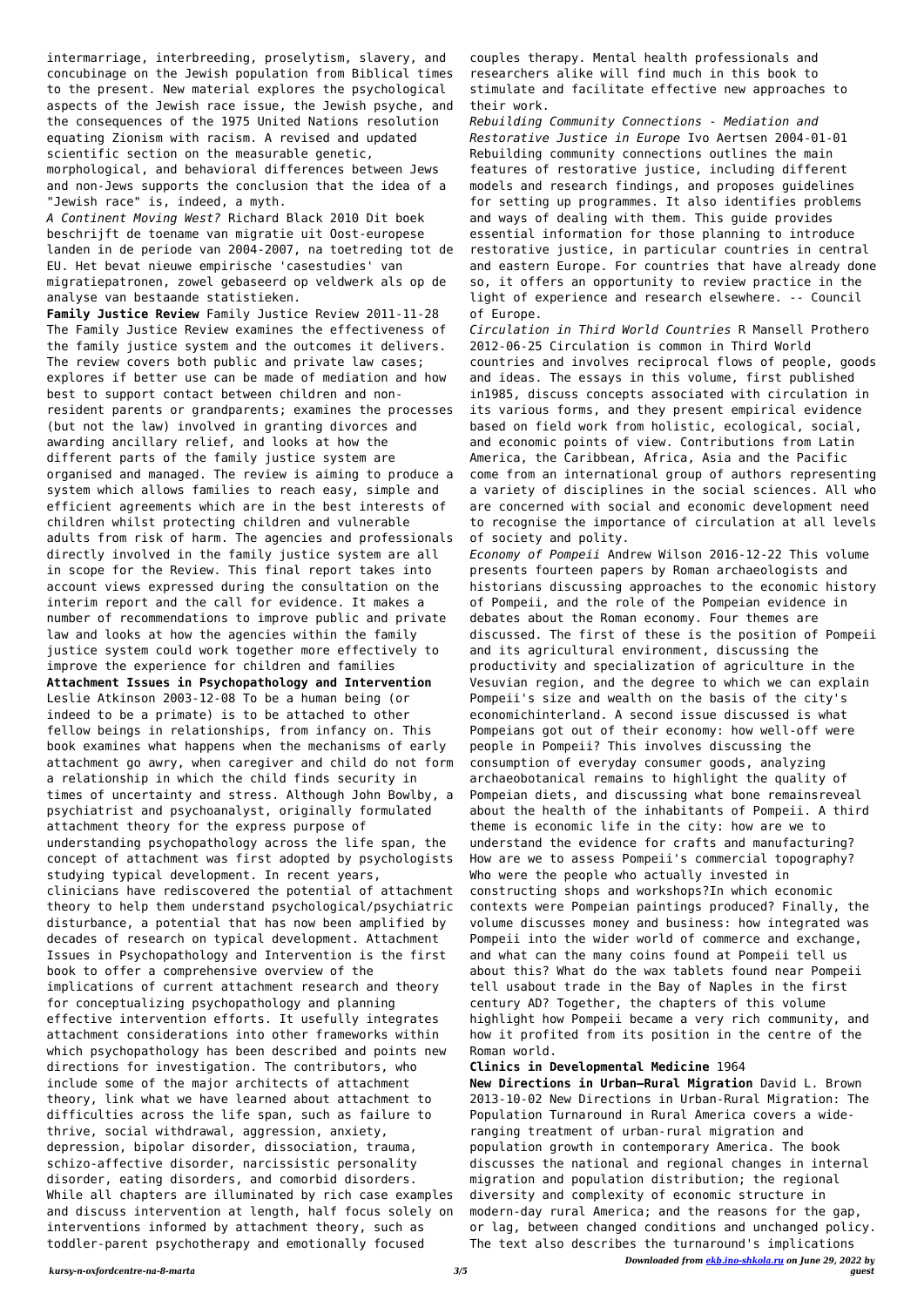for new models of migration; the economic framework for the turnaround; and the traditional concept of the migrant as labor and the structural conditions within and between areas that fix the demand for labor. Migration trends and consequences in rapidly growing areas, as well as data resources for population distribution research are also considered. Sociologists and people involved in studying migration will find the book invaluable.

**Multiple Intelligences in EFL** Herbert Puchta 2007-07-19 Multiple Intelligences in EFL gives a brief overview of the latest research into multiple intelligences relevant for EFL. It shows how you can enrich your own teaching by systematically activating other intelligences in your language lessons and demonstrates what you can do so that more students feel 'addressed' in your class. This book will help you to appreciate otherwise hidden strengths in your students and provide fun lessons through over 70 clear and easy-to-follow 'teaching recipes'.

*Measuring and Accounting for Innovation in the Twenty-First Century* Carol Corrado 2021-05-18 Measuring innovation is a challenging task, both for researchers and for national statisticians, and it is increasingly important in light of the ongoing digital revolution. National accounts and many other economic statistics were designed before the emergence of the digital economy and the growth in importance of intangible capital. They do not yet fully capture the wide range of innovative activity that is observed in modern economies. This volume examines how to measure innovation, track its effects on economic activity and on prices, and understand how it has changed the structure of production processes, labor markets, and organizational form and operation in business. The contributors explore new approaches to and data sources for measurement, such as collecting data for a particular innovation as opposed to a firm and using trademarks for tracking innovation. They also consider the connections between university-based R&D and business start-ups and the potential impacts of innovation on income distribution. The research suggests strategies for expanding current measurement frameworks to better capture innovative activity, including developing more detailed tracking of global value chains to identify innovation across time and space and expanding the measurement of innovation's impacts on GDP in fields such as consumer content delivery and cloud computing.

Russia Gathers Her Jews John Klier 2011 Seeks to revise the traditional view of Russian Jewish historiographers that religious intolerance, xenophobia, and belief in a Jewish economic threat motivated imperial policy towards the Jews after the partition of Poland. Emphasizes the influence of Western reform tradition on the formation of that policy. Surveys, also, the Jews' legal status in Poland and Polish religious and economic antisemitism. Professional Education: Some New Directions Sloan Fellows Professor of Management Edgar H Schein 1972 The Intuitive Practitioner Terry Atkinson 2000 This volume investigates, both conceptually and empirically, the role of intuition in professional practice and its significance for professional development, especially within the world of education. The relationship between rationale or explicit ways of knowing and learning and inarticulate, intuitive or implicit ones is explored in the context of professional practice and development. The tendency to interpret reflection solely in terms of articulation is questioned and the value of other forms of reflection is reasserted. The working relationship between reason and intuition is illustrated in a variety of case studies in distinctive educational and professional settings. From this reassessment of intuition, practical lessons for the initial training and continuing professional development of educators and others are highlighted and extracted.

**The Autobiography of Thomas Platter** Thomas Platter 1839 *Saudi Arabia and Iran* Banafsheh Keynoush 2016-04-08 The mesmerizing story of two countries caught in history whose rivalry can destroy the world or restore its peace, this is the first book to untangle the complex relationship of Saudi Arabia and Iran by rejecting heated rhetoric and looking at the real roots of the issue to promise pathways to peace.

*Lived Citizenship on the Edge of Society* Hanne Warming 2017-07-12 This edited collection presents the concept of lived citizenship as a fruitful avenue for exploring the role played by social work practices in the lives of people in vulnerable positions. The book centres on the everyday experiences through which people practice, negotiate, understand and feel their citizenship. The authors offer both empirical analyses of how social work influences the rights, obligations, identities and belongings of children, homeless people, migrants, ethnic minorities, and young people with mental disabilities; and a theoretical framework for analysing the complexities of social work. Drawing on the notion of intimate citizenship and an understanding of citizenship as socio-spatial, the theoretical framework addresses the challenges of enhancing the agency of social work clients and of promoting inclusive citizenship, and how these challenges are shaped by emotions, affect, rationality, materiality, power relations, policies and managerial strategies. Lived Citizenship on the Edge of Society will be of interest to students and scholars across a range of disciplines including social policy and social work. **Rethinking European Jewish History** Jeremy Cohen 2014-03 Europe has changed greatly in the last century. Political, social, and ideological transformations have not only redrawn the map of the continent but have rewoven the fabric of its culture. These changes have nourished widespread reassessment in European historical research: in terms of its presuppositions, its methodologies, its directions, its emphasis, and its scope. The political boundaries between nations and states, along with the very concepts of 'nation' and 'boundary,' have changed significantly, and the selfconsciousness of ethnic minorities has likewise evolved in new directions. All these developments have affected how the Jews of Europe perceive themselves, and help to shape the prism through which historians view the Jewish past. This book - now available in paperback - looks at the Jewish past in the spirit of this reassessment. Part I reconsiders the basic parameters of the subject, as well as some of its fundamental concepts, suggesting new assumptions and perspectives from which to conduct future studies of European Jewish history. Topics covered here include periodization and the definition of geographical borders, antisemitism, gender and the history of Jewish women, and notions of assimilation. Part II is devoted to articulating the meaning of 'modernity' in the history of European Jewry and demarcating key stages in its crystallization. This section reflects on the defining characteristics of a distinct early modern period in European Jewish history, the Reformation and the Jews, and the fundamental features of the Jewish experience in modern times. Parts III and IV present two scholarly conversations as case studies for the application of the critical and programmatic categories considered thus far: the complex web of relationships between Jews, Christians, and Jewish converts to Christianity (Conversos, New Christians, Marranos) in 15th-century Spain; and the impact of American Jewry on Jewish life in Europe in the 20th century, at a time when the dominant trend was one of migration from Europe to the Americas. This timely volume suggests a new framework for the study of Jewish history and helps to contextualize it within the mainstream of historical scholarship. \*\*\* "The